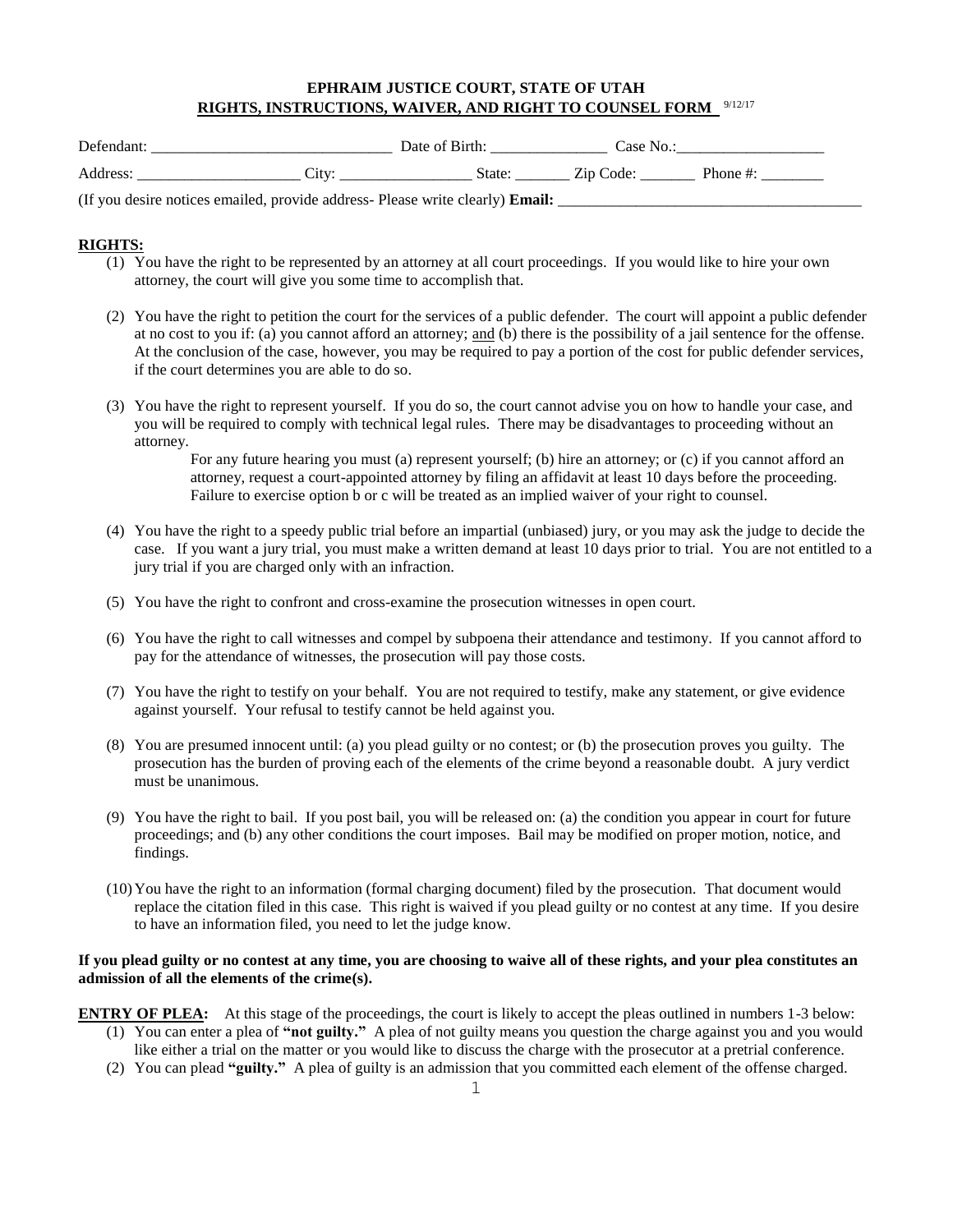You are saying to the court that you have violated the law as stated in the charge. If you enter a plea of guilty, you may give an explanation to the court before sentencing.

- (3) You can plead **"no contest"** with the consent of the court. A plea of no contest means that you do not challenge the charge before the court. You should understand that a plea of no contest has the same effect as a guilty plea. A sentence may be rendered in the same manner as if a plea of guilty had been entered.
- (4) A plea of guilty and mentally ill, not guilty by reason of insanity, guilty with a mental illness at the time of the offense (77-16a-103) or other may require a special hearing with the court.

**WITHDRAWAL OF PLEA:** A motion to withdraw a guilty or no-contest plea must be made before you are sentenced or within 28 days of a plea held in abeyance. To withdraw your plea, you must show it was not knowingly and voluntarily made.

**APPEAL:** The right to appeal is limited. If you choose to appeal, you must file a written Notice of Appeal within 28 days of the sentence or order from which you are appealing.

**MINIMUM/MAXIMUM PENALTIES:** Class B Misdemeanor (0 days up to 180 days in jail, \$0 up to \$1,950 in fines and surcharges, plus interest); Class C Misdemeanor (0 to 90 days jail, \$0 to \$1062.50 in fines and surcharges, plus interest); Infraction (no jail, \$0 to \$1062.50 in fines and surcharges, plus interest). The court may also order restitution to any victim, if appropriate, or impose costs or additional terms of probation.

**SENTENCING:** Sentencing recommendations are not binding on the court. The court may order any jail sentence to run consecutively (one after the other) with the other charges in this case and with any other case.

**ORDER TO SHOW CAUSE:** If you are here for an order to show cause, that means you previously entered a guilty or no contest plea or were convicted at trial. If you admit to violating a term of probation, your probation could be revoked. If you admit to violation of a plea in abeyance agreement, a conviction may be entered and you would be subject to sentencing. If you admit to violating an order of the court, you may be found in contempt of court. If any of those things happen, you could receive any penalty up to and including the maximum sentence under the law.

*I have read (or have had read to me) and I understand the foregoing rights and instructions. I understand the charge(s) and penalties. Any plea I enter is voluntary and of my own free will and choice. No force, threats, or unlawful influence have been made to get me to plead. If I choose to plead guilty or no contest, I know I am waiving the rights listed above. I am not presently under the influence of any drug, medication, or intoxicant which impairs my judgment.*

| 'Date | l <i>otondant's sianaturo\</i><br>$C - 1$<br>≙מוֹ<br>$-1 - 2 - 2$<br>~<br>◡ |
|-------|-----------------------------------------------------------------------------|
|       |                                                                             |

#### **RIGHT TO COUNSEL**

#### **1. The Right to an Attorney.**

You have been charged with the criminal offense(s) listed in the citation or information. You have the constitutional right to be represented by an attorney throughout all proceedings. If the offense is one for which the court may impose jail time – even suspended jail time – and you cannot afford an attorney, the court will appoint an attorney to represent you. You also have the right to represent yourself. At the end of this document you will choose how you would like to proceed at this time.

### **2. If You Cannot Afford an Attorney.**

If the charges include the potential for a jail sentence (i.e., any of the charges is a Class A, B, or C misdemeanor or felony charge) and you do not have enough income or assets to hire your own attorney, the court will appoint an attorney to represent you, unless you choose to represent yourself. Let the court know if you would like to determine whether you qualify for a court-appointed attorney.